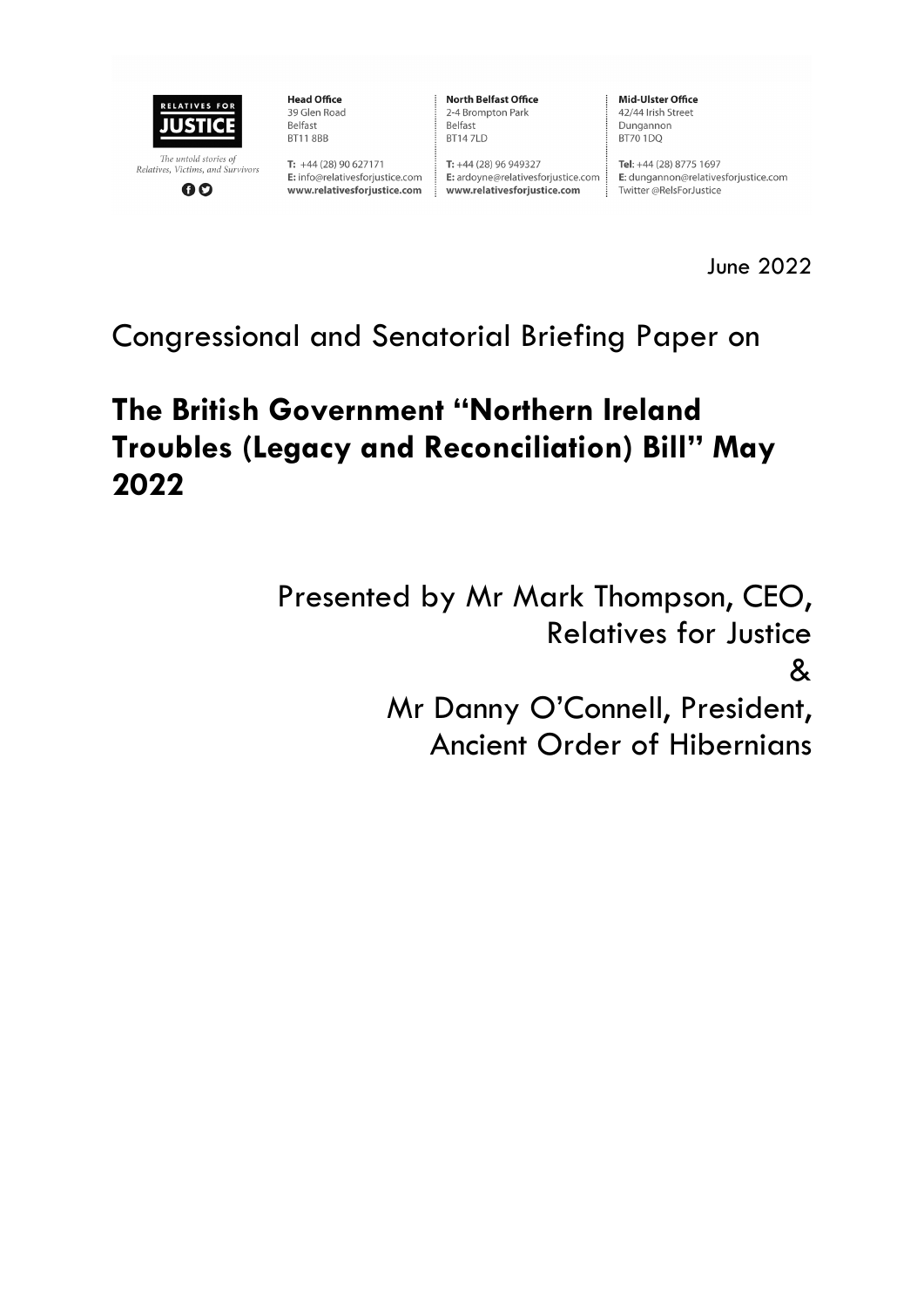## **Timeline of events affecting victims and survivors since the signing of the Good Friday Agreement April 1998**

# **Our Cherished Peace Accord**

In April 1998 the **Good Friday Agreement** (GFA) heralded a new beginning, ending the decades long British-Irish conflict in which approximately 3,600 people were killed, an estimated 40-60,000 people physically and psychologically injured, approximately 30,000 imprisoned, and where the abnormal had become the normal. At that time, the population in the North of Ireland, where the majority of the conflict was experienced, was less than 1.7 million.

# **The Role of the US**

The GFA would not have been achieved without the proactive role of the USA as an honest broker and not least through the appointment of **Senator George Mitchell by the Clinton Administration**, who chaired the talks between all the local parties and both governments. Moreover, this success was also due to a **bi-partisan, across-the-aisle, support**; an approach that has continued ever since when addressing the full implementation and realisation of all parts of the agreement.

In the context of **US foreign policy this was undoubtedly one of the finest achievements** by a US administration, including by successive administrations since who have nurtured the success achieved.

#### **Enshrined Rights**

The GFA participants pledged to end violence by all sides and address the future constitutional status of the North of Ireland through politics and exclusively peaceful means. Key provisions would end decades long injustice, inequality, and discrimination through a series of measures enabling *'…the protection and vindication of human rights of all.[1](#page-1-0)'* Thus the incorporation of the European Convention on Human Rights (ECHR) is the foundation on which the GFA is built and further legislation incorporates the above Convention rights into domestic law through the Human Rights Act (1998). These rights are very spine of the GFA.

The GFA is an **international peace agreement lodged with the UN**[2](#page-1-1), signed and ratified by both the **Irish and UK governments** and witnessed by the US.

#### **Victims of Violence & Human Rights Violations**

The GFA provided a framework for **families from all backgrounds, all religions and none**, **who were impacted by the conflict to pursue truth, justice, accountability and acknowledgement of their suffering.** This provided agency to families, and for many an ability for the very first time to seek legal remedy and redress through effective independent human rights-compliant investigations, free from fear, intimidation and reprisal. It signalled an end to impunity and where justice, interdependent, might hopefully be a key contributor to healing and an end to the perpetual cycle of trauma for thousands of victims and survivors.

#### **Demand for Justice**

In the two decades since the GFA, and using the courts, law and HRA, **over 1,100 civil cases** have been lodged by bereaved relatives and survivors relating to murder, attempted murder, kidnapping, torture, sexual violence (including rape) and disappearances in respect to all sides involved in the conflict.

**The Police Ombudsman's Office** for NI (PONI), established under the GFA as an independent oversight body monitoring the new police service (PSNI - also established under the agreement) with a specific retrospective remit to examine past police misconduct and criminal behaviour of the previous police force, the Royal Ulster Constabulary (RUC), **has 450 plus cases that have met the 'Grave & Exceptional Threshold' of warranting new investigations. Some of the cases involve multiple fatalities.** 

1

<span id="page-1-0"></span><sup>1</sup> GFA paragraph 2 page 1

<span id="page-1-1"></span><sup>2</sup> Registered UN Treaty Series No. 1-36776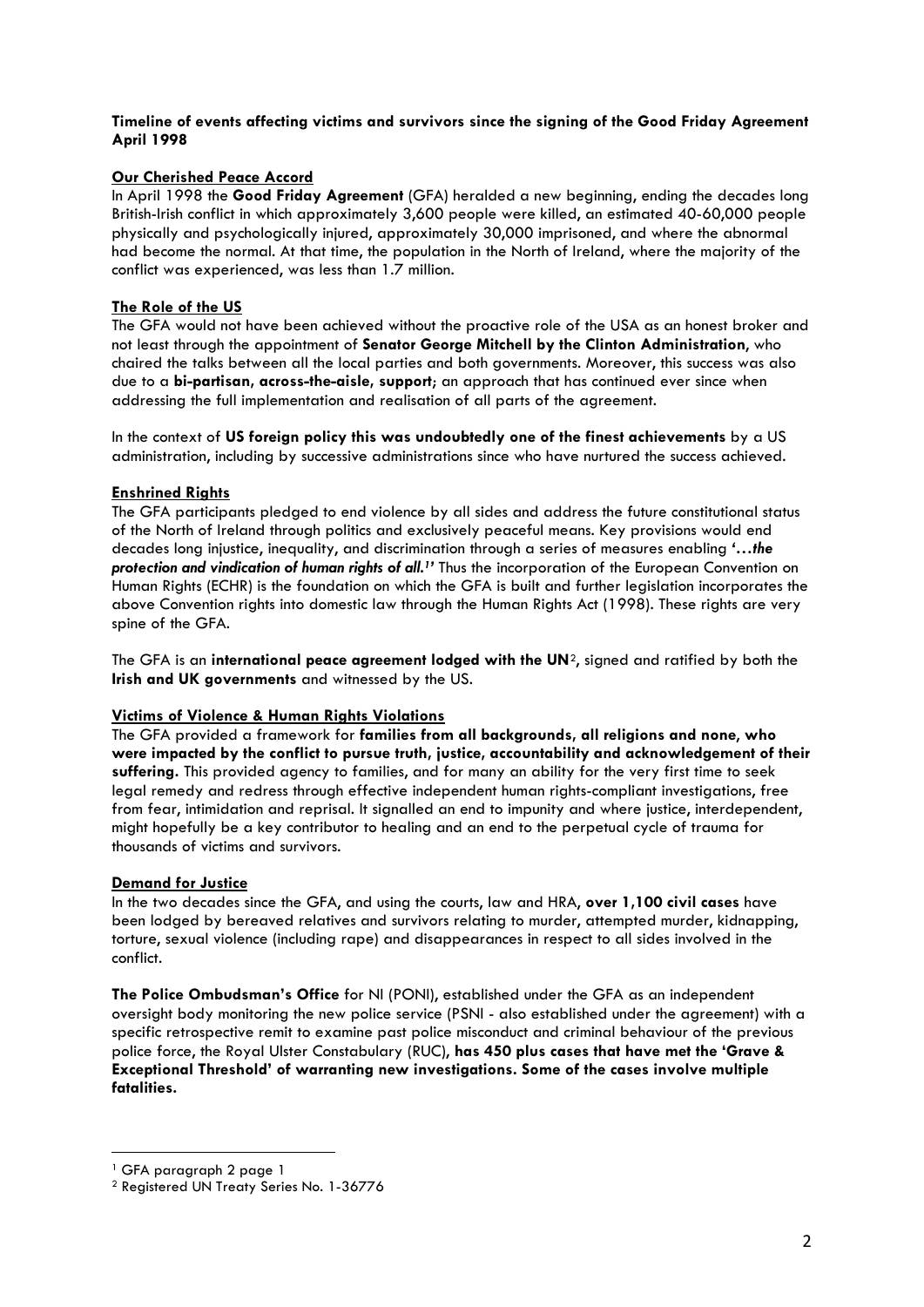**The previous Lord Chief Justice** of Northern Ireland (LCJ), Sir Declan Morgan, put in place a five-year plan to address the backlog of **legacy inquests,** some of which relate to events as far back as the 1970's. Prior to the GFA and the HRA, inquests were perfunctory in that they had little to no powers and merely issued death certificates, and killings involving the state were more-than-often indefinitely delayed. **Through the GFA, inquests now have powers to compel witnesses, seek disclosure and discovery of documents, examine evidence, and make findings.** However, the LCJ's plan was significantly delayed by several years when funding was withheld. Victims viewed this as cynical given how the coronial system was now complying with the ECHR. Currently, there are over **30 major inquests** into some of the most controversial killings committed during the conflict with many involving multiple fatalities perpetrated by all sides awaiting hearings. Others have recently completed, for example the inquest into the Ballymurphy Massacre.

Further advances were made in 2010 with the devolution of policing and criminal justice powers to the power-sharing Executive and the creation of a Department of Justice (DoJ) and Minister, and an Attorney General (AG). On application to the AG (under Section 14 of the Coroners Act) new inquests have been directed, including that of the **Ballymurphy Massacre** in which 11 unarmed civilians, **including a mother of 8 and a parish priest**, were gunned down by British soldiers in August 1971; the same soldiers went on to carry out the atrocity known as **Bloody Sunday** where 14 unarmed civil rights protesters were gunned down in Derry in January 1972. Despite all those civilians killed in these two atrocities being labelled 'gunmen' 'gunwomen' and 'bombers' at the time of their killings, fresh inquiries and inquests have cleared their names and created an official record that the killings were **'unjustified'** and **'unjustifiable'**.

#### **Policing Response to Legacy**

In 2005, the new police service (PSNI) created a special unit to examine unsolved conflict killings through the establishment of the **Historical Enquiries Team (HET)**. However, the body that reviews the work of all police forces across the UK, including in the jurisdiction of the North of Ireland, **Her Majesty's Inspectorate of Constabularies (HMIC), ruled that the**

**HET process was unlawful** as it had an investigative bias towards how they examined killings by the British Army with 'less rigour' than killings by other groupings and thus was disbanded in 2013[3.](#page-2-0) It acted contrary to the ECHR/HRA.

The HET had been part of the UK's 'package of measures' response to their supervision by the Committee of Ministers to the Council of Europe following significant rulings by the European Court of Human Rights (ECtHR) in a series of cases where the UK was unanimously found to have violated the **Article 2** rights' of the next of kin by failing to independently investigate a number of controversial and disputed killings by the state including killings through collusion with illegal paramilitaries. **Article 2 forms part the ECHR/HRA and is The Right To Life.** Under Art 2, States must preserve life and in circumstances where life is taken, and when it involves the state's use of lethal force, then investigations must be thoroughly independent, prompt, effective and where evidence exists of wrongdoing, the perpetrators held to account in a court of law. Crucially, families must also be adequately involved and appraised of every step. Prior to the GFA, this did not occur and a de-facto process of immunity and impunity existed for the vast majority of state killings including killings by illegal paramilitaries with whom the state colluded.

#### **Eames/Bradley Initiative to Address the Past**

1

In 2006, the UK government appointed a cross-community group of highly credible individuals to consult widely on, and make recommendations on, how to address the past. Known as the **Consultative Group on the Past NI (CGPNI), or Eames/Bradley,** the surnames of the two Co-Chairs, **Lord Robin Eames**, former Anglican archbishop of Armagh, and primate of all-Ireland for the Protestant Church of Ireland and **Denis Bradley**, a former Catholic priest, community activist, and peace advocate who was present on Bloody Sunday and was the Vice-Chair of the first Policing Board for the new PSNI post the GFA.

<span id="page-2-0"></span><sup>3</sup> https://www.justiceinspectorates.gov.uk/hmicfrs/media/inspection-of-the-police-service-of-northern-irelandhistorical-enquiries-team-20130703.pdf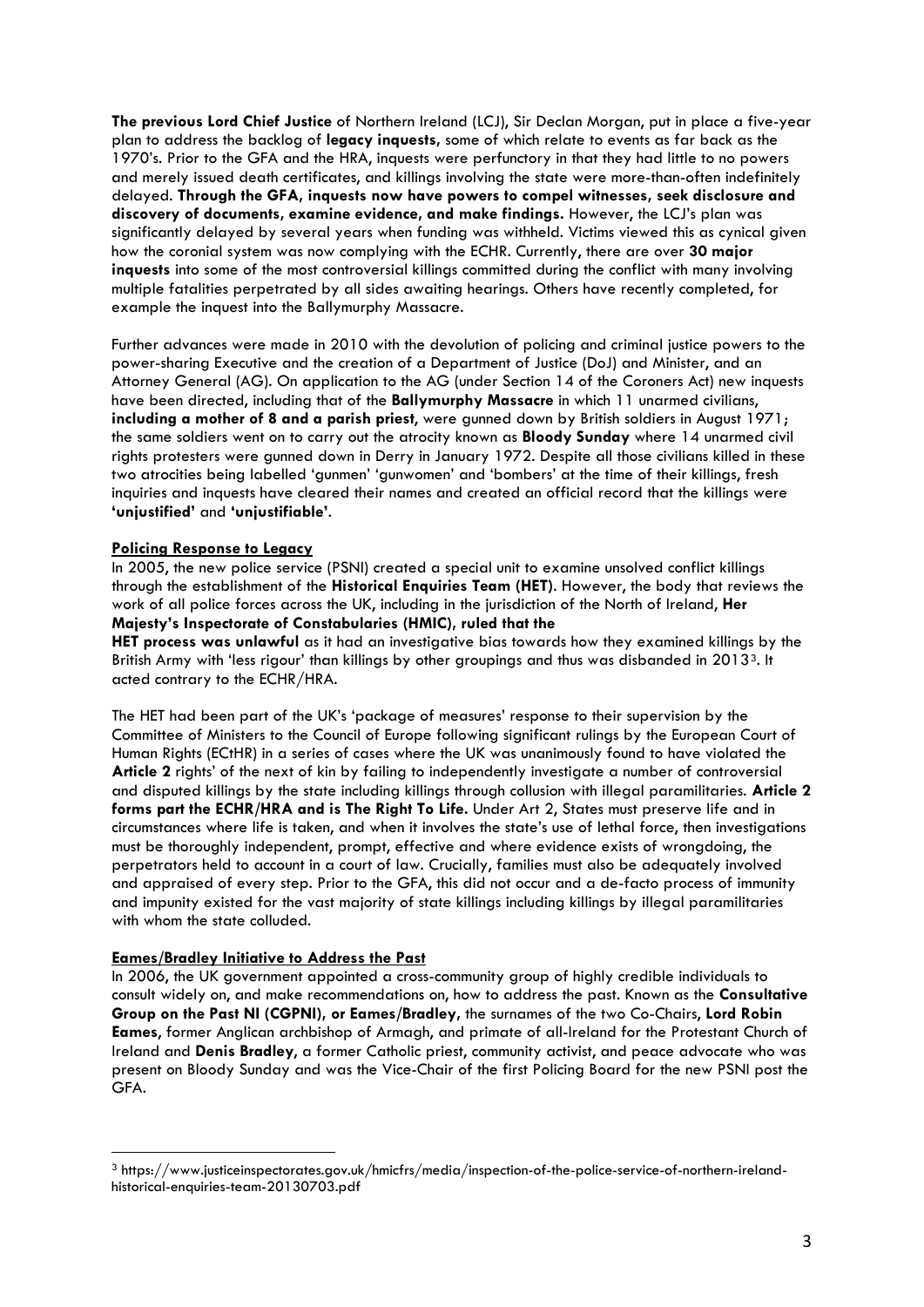In 2009, the group published their findings after the most inclusive and extensive consultation process ever undertaken about how we address the legacy of the past and build for the future. Amongst their key recommendations was the establishment of an independent human rights Article 2-compliant investigative body with full police powers to examine all unsolved killings.[4](#page-3-0) **The UK government refused to implement the recommendations.**

## **US Assistance**

In 2013, former **US Senator Richard Haass and Harvard Professor Megan O'Sullivan** were invited by the devolved Executive to consult with the political parties and wider society on a range of issues including how to address the past. Known as the **Panel of Parties,** they presented a much similar set of proposals to those the CGPNI<sup>5</sup>. However, the joint partner of Sinn Féin in The Executive Office (TEO), the Democratic Unionist Party (DUP), rejected the proposals. Importantly, both governments were not involved in the process.

#### **Finally an Agreed Way Forward**

In December 2014, both governments and all the political parties reached agreement at Stormont House. Known as the **Stormont House Agreement** (SHA), this too set out proposals to address the past, stop the piecemeal approach and finally house all the outstanding legacy issues within the civil courts, investigations by the Police Ombudsman, and PSNI, into a bespoke set of proposals that included a new **Historical Investigations Unit (HIU)** that was Article 2-compliant, in accordance with the GFA.

#### **British Government Bad Faith**

No sooner was the ink dry on the agreement, the UK government unilaterally inserted a series of clauses under the guise of **'national security'** that would, in hundreds of cases, prevent any disclosure of documents. This was described by the then **Irish government minister Charlie Flanagan as a 'smothering blanket' to conceal information**[6](#page-3-2).

In November 2015, there was a further commitment by the British government to implement the SHA within 100 days of the **Fresh Start talks** involving both governments and the parties. However, this commitment was also broken.

#### **PSNI's LIB**

1

In 2015, the PSNI set up its **Legacy Investigations Branch (LIB)** with an outstanding caseload of **1,130 cases relating to 1,421 murders**. However, the courts correctly ruled that the LIB was not sufficiently independent under Article 2 as there was significant influence over the unit from former RUC personnel within the PSNI. The RUC are the subject of hundreds of investigations and litigation involving collusion with illegal paramilitaries. Importantly, by this stage families had little-to-no confidence in the PSNI's LIB to actually do anything, especially as it was the PSNI who were going to court to prevent bereaved families and survivors from obtaining documents and information the organisation held on the killings of their loved ones.

This lack of confidence also related to a broader strategy in which the PSNI, British Ministry of Defence (MoD), the UK's intelligence agency/security service MI5, and a cabal of retired RUC special branch officers, had being involved in a **deliberate strategy of thwarting progress within the courts and the office of the police ombudsman**. This strategy included the use of **secret courts, national security, public interest immunity,** to non-cooperation with the police ombudsman, and at best a snail's-pace of cooperation with court orders to produce documents, forensic and ballistic evidence, and state witnesses, including those former members responsible for fatal shootings. It also involved the NIO withholding funding for criminal justice processes.

# **UK Renege on Legacy Agreement & Pursue Amnesty**

<span id="page-3-0"></span>[<sup>4</sup>https://cain.ulster.ac.uk/victims/docs/consultative\\_group/cgp\\_230109\\_report.pdf](https://cain.ulster.ac.uk/victims/docs/consultative_group/cgp_230109_report.pdf)

<span id="page-3-1"></span><sup>5</sup> <https://www.northernireland.gov.uk/sites/default/files/publications/newnigov/haass-report-2013.pdf>

<span id="page-3-2"></span><sup>6</sup> [https://www.irishnews.com/news/2015/11/27/news/flanagan-critical-of-national-security-smothering](https://www.irishnews.com/news/2015/11/27/news/flanagan-critical-of-national-security-smothering-blanket--334991/)[blanket--334991/](https://www.irishnews.com/news/2015/11/27/news/flanagan-critical-of-national-security-smothering-blanket--334991/)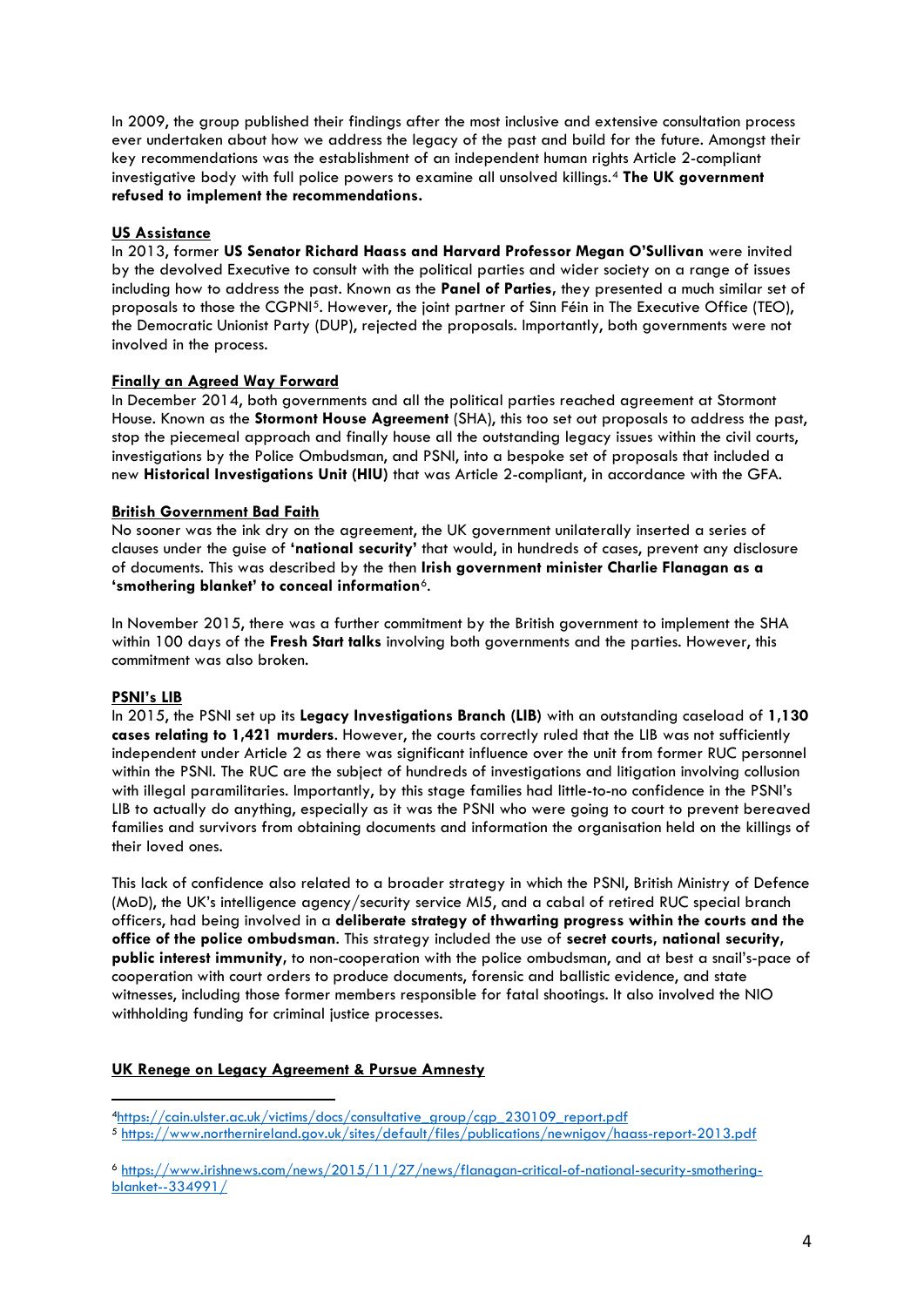In 2018, the Northern Ireland Office (NIO) decided to engage in a consultation process on the SHA's legacy articles, the aim of which was to drag out and hallow out the agreement that it had signed and committed itself to back in 2014. **Victims of violence made their voices heard in 17,000 submissions calling for the full implementation of the SHA. These voices were ignored.** The NIO did not get the required outcome from the consultation and so parked the process. The Irish government were highly critical of the UK approach throughout.

# **On March 18, 2020, the British government announced**, in a ministerial statement[7,](#page-4-0) **they were not going to implement the legacy mechanisms agreed in the SHA despite protestations from the Irish government and all the political parties. Like the GFA, this is also an international agreement.**

Without any sense of self-reflection, the British appointed Secretary to the North of Ireland, Brandon Lewis MP, announced that the courts, the investigations outstanding, inquests, and civil cases were not working or delivering to victims. **Lewis went on to say that his government made a manifesto pledge to 'protect veterans' and would not allow former British soldiers to be subjected to what he termed 'witch-hunts' and 'vexatious' claims**. However, these false assertions masked a reality that, when free from interference, the courts and the police ombudsman had the ability to deliver to families, albeit in small numbers. It was more the case that what was emerging in the courts and through police ombudsman reports was both damning and damaging exposure of systemic collusion, murder, and cover-ups through impunity for state actors and their agents within illegal paramilitaries. This was more about stopping such findings that countered the UK's self-serving conflict-narrative. The UK was now using its sovereignty as a shield.

**Lewis announced he was now going to provide a blanket amnesty to protect soldiers, police and state agents involved in murders and other forms of egregious violations including torture.** This would be achieved by extending the Overseas Operation (Amnesty) Bill to include the North of Ireland. However, in order to provide amnesty to the above category, the legal advice he received was that an amnesty would have to be extended to every group involved in the conflict, otherwise it could be legally challenged. Without hesitation, that's precisely what Lewis then proposed. Outrage ensued across the religious and political divide.

In an unusual move, the **Irish Catholic Bishops issued a very critical statement of the UK** position calling them out<sup>8</sup>, as did the Irish government and all the political parties. The statement was an indication of how grave the matter was.

In July 2021, Lewis presented his **Command Paper for a blanket amnesty**. This too, was roundly condemned, including international criticisms from the **UN, USA Congressional Representatives, the US Senate**, and the European body responsible for the enforcement of rulings by the ECtHR, the Committee of Ministers for the Council of Europe, and from the European Commissioner for Human Rights.

On May 10, 2022, the British government tabled legislation in the UK parliament entitled *The Northern Ireland (NI) Troubles (Legacy & Reconciliation) Bill*. There was no ministerial statement made in parliament during this process or any debate. This effectively became the first reading.

On May 17, a second reading occurred. Lewis announced that **the UK government would be dispensing with normal procedures of debate and scrutiny of the Bill by various parliamentary committees** and that a debate on the legislation by the Whole House would be suffice. This approach prohibits any amendments; though it must be stated that numerous leading law experts, including the Northern Ireland Human Rights Commission, have all stated that this Bill is so fundamentally flawed that it is beyond redemption via amendment. **In effect, the Bill is being fast-tracked into law.**

# **The Northern Ireland (NI) Troubles (Legacy & Reconciliation) Bill**

<span id="page-4-0"></span><sup>-</sup><sup>7</sup> <https://questions-statements.parliament.uk/written-statements/detail/2020-03-18/HLWS163>

<span id="page-4-1"></span><sup>8</sup> https://www.catholicbishops.ie/2020/04/08/catholic-bishops-in-northern-ireland-criticise-uk-governmentsapproach-to-legacy-of-the-past/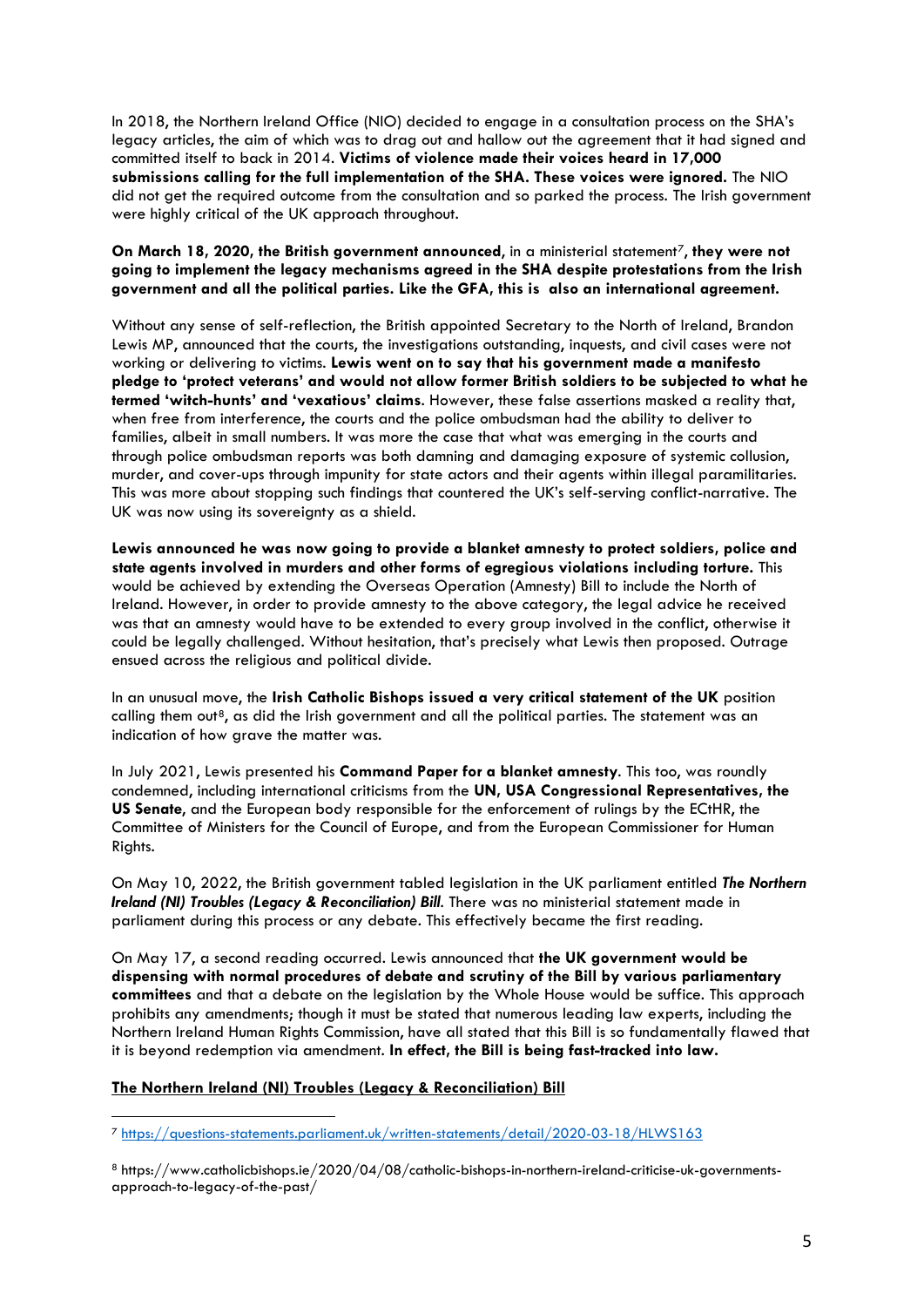This UK government Bill will establish an 'Independent Commission for Reconciliation and Information Recovery (ICRIR)'. But don't be fooled by the title. It will shut down, permanently, the rights of those bereaved and injured to remedy and redress by banning all investigations, inquests, and all future civil actions. Instead, the ICRIR will hold secret reviews and then determine what will be disclosed. It will not involve, in any way, the next-of-kin of those murdered. It is completely absent of legal norms and standards. It is, clearly, not independent, despite the title. It will hallow out the fundamental rights and freedoms enshrined in the Good Friday Agreement and thus seriously undermines and threatens the Agreement. When examined, this is a blanket immunity, impunity amnesty Bill.

Crucially, the Bill provides for an unprecedented blanket amnesty and its primary motivation is to shield the British military, intelligence services and the RUC (special branch) from investigation and exposure to systemic policies and practices from: torture; the frequent use of lethal force; shoot-to-kill; extra-judicial killings; political assassination; and collusion with illegal paramilitaries (on all sides), which resulted in hundreds of people killed and thousands injured. In seeking to achieve the above amnesty objective, all groupings and organisations that were responsible for killings during the conflict will also benefit; (though not an intended consequence but a legal requirement to try and insulate the Bill against legal challenge). Altogether, it is unconscionable.

This Bill will provide amnesty for murder, attempted murder, kidnapping, torture, sexual violence (including rape) and disappearances, regardless of who the perpetrators were - all sides - state parties and non-state parties - that were involved in the violence. In this respect, the Bill is perpetratorcentred and perpetrator-led – it is anti-victim. The Bill covers the period from January 1966 to April 1998.

Contrast this government's approach with the commitment in the Good Friday Agreement (GFA) that: *"It is essential to acknowledge and address the suffering of the victims of violence as a necessary element of reconciliation"[9](#page-5-0).* 

The Bill is the very antithesis of reconciliation despite the UK government very cynically – deceitfully using the word in virtually every statement (the Bill title) including telling victims this is in their best interests when, clearly, it is not.

This Bill has absolutely no political support, whatsoever, on the island of Ireland. It has been roundly rejected by the Irish government, all the political parties from across the political and religious divide, and, importantly, from victims of all persuasions and backgrounds. These include the families of British soldiers, RUC officers, IRA volunteers, loyalists, and, importantly, the majority of those killed who were civilians, including hundreds of children, boys and girls, women, scores of mothers, some of whom were pregnant when killed, fathers, grandparents, and even clergy.

In the UK, the British Labour Party, the main opposition party, and all the other political parties in the UK parliament, are opposed to the Bill. Indeed, groups representing the British military veterans are also opposed to it. However, given the Tory majority, the Bill passed its second reading on May 17 by 285 votes to 208, a majority of 77.

Leading lawyers and legal academics have said the extent of the Bill's provisions are unprecedented globally and go beyond that of the Pinochet regime in Chile.

There was no public consultation process about the Bill or engagement with any stakeholders, political parties or the Irish government. The UK government acted unilaterally and outside of the terms of the Good Friday Agreement in so far as this effects citizens across the island of Ireland and therefore does require engagement with the Irish government as a co-guarantor of the GFA. And not least that the Stormont House Agreement (SHA) on legacy and addressing the past was an international agreement between both governments and all the political parties to which the UK reneged on in favour of what is, clearly, a self-serving Bill.

1

<span id="page-5-0"></span><sup>9</sup> Reconciliation and Victims of Violence, Rights Safeguards and Equality of Opportunity, pt11 page 18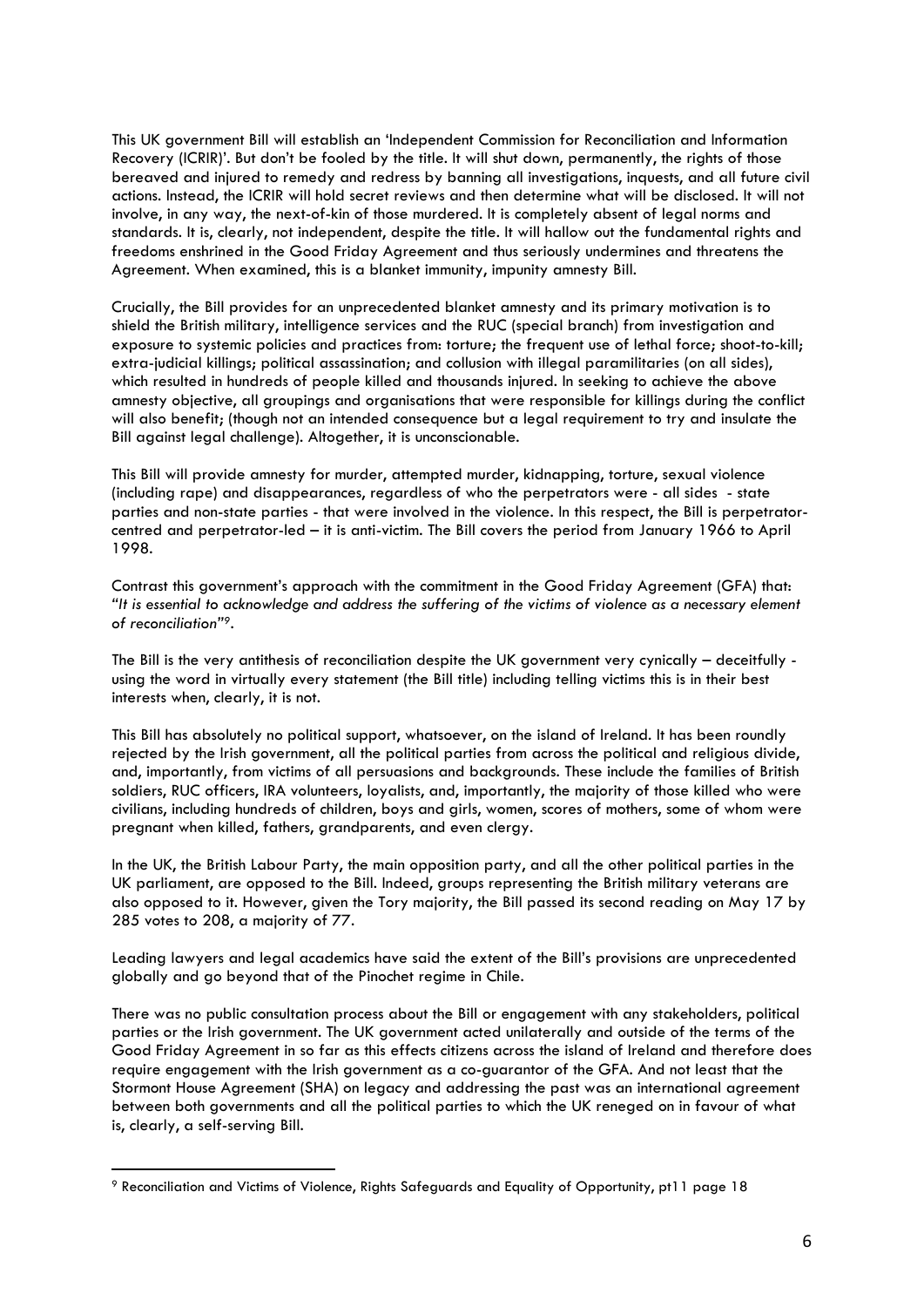The Northern Ireland Human Rights Commission (NIHRC), established under the GFA with the primary function of ensuring that legislation is both compatible with the GFA and the ECHR/HRA (1998), was not consulted.

The Bingham Centre for the Rule of Law in England and Wales, said: *" The Bill undermines the rule of law by being neither accountable or democratic".* They've also added that it breaches the ECHR, and the NIHRC also said it breached common law and the Police Act.

This Bill fundamentally undermines the GFA as it is not compatible with the European Convention on Human Rights (ECHR) and the Human Rights Act (1998), the very foundation on which the agreement is built. The Irish government said it was in breach of the ECHR.

This Bill seriously undermines the rule of law, due process and the administrations of justice – all hard won achievements as part of the GFA, including policing and criminal justice reforms and structures, and accompanying inbuilt safeguards and rights. The Bill undermines the authority of the Lord Chief Justice, the Attorney General, the courts and the legislative Assembly established under the GFA, whereby the elected Assembly must consent to any Westminster legislation by way of a Legislative Consent Motion (LCM). As noted, all the Assembly parties reject the Bill in its entirety. This Bill will also dispense with the LCM process.

# **The Bill will:**

- Prevent 450 cases into approximately 500 murders currently awaiting investigation by the Police Ombudsman, including those that are ongoing
- Prevent investigations of a further 1,130 cases relating to 1,421 murders that remain unsolved and parked within the PSNI's Legacy Investigations Branch (LIB) awaiting Article 2-compliant investiaations
- Prevent any future inquests from being opened by the Attorney General (AG) including deciding which inquests that are scheduled to be heard, including those up and running, that should be closed down
- Prevent any future civil litigation in the courts
- These measures constitute a clear breach of Article 2 ECHR/HRA (1998) and the GFA, and a lockdown on justice
- The Bill makes provision for the Secretary of State to gather and retain every shred of evidence from documents, reports, to ballistic, forensic and bio-metric material held by every government agency, courts, police, military etc. including public records, and hold such under their exclusive control. It will be an offence for any public body not to cooperate
- Most disturbing, the Bill permits the Secretary of State to order the complete destruction of evidence with provision to do so at the end of the ICRIR process
- This would intentionally deny any future process post the ICRIR, and this Tory government, that will no doubt be required
- The British government will appoint its own historians to write an 'official history' of the conflict

# **Amnesty:**

- Amnesty for grave-gross violations of human rights, for example abduction, kidnap, torture, rape, political assassinations, are against international law and the ECHR Article 3 (codified right) and the UN's Committee Against Torture (UNCAT). This Bill constitutes a breach of these codified rights
- Amnesty will be granted either in general form covering multiple violations or specific covering each violation
- Perpetrators will simply avail of amnesty if they were involved in any activity connected to any conduct related to the 'Troubles' on the basis that they provide an account to the best of their ability/memory/knowledge
- There are to be no investigations but rather vague, secret reviews
- Accounts by those seeking amnesty cannot be tested
- There is no public test and no legal standards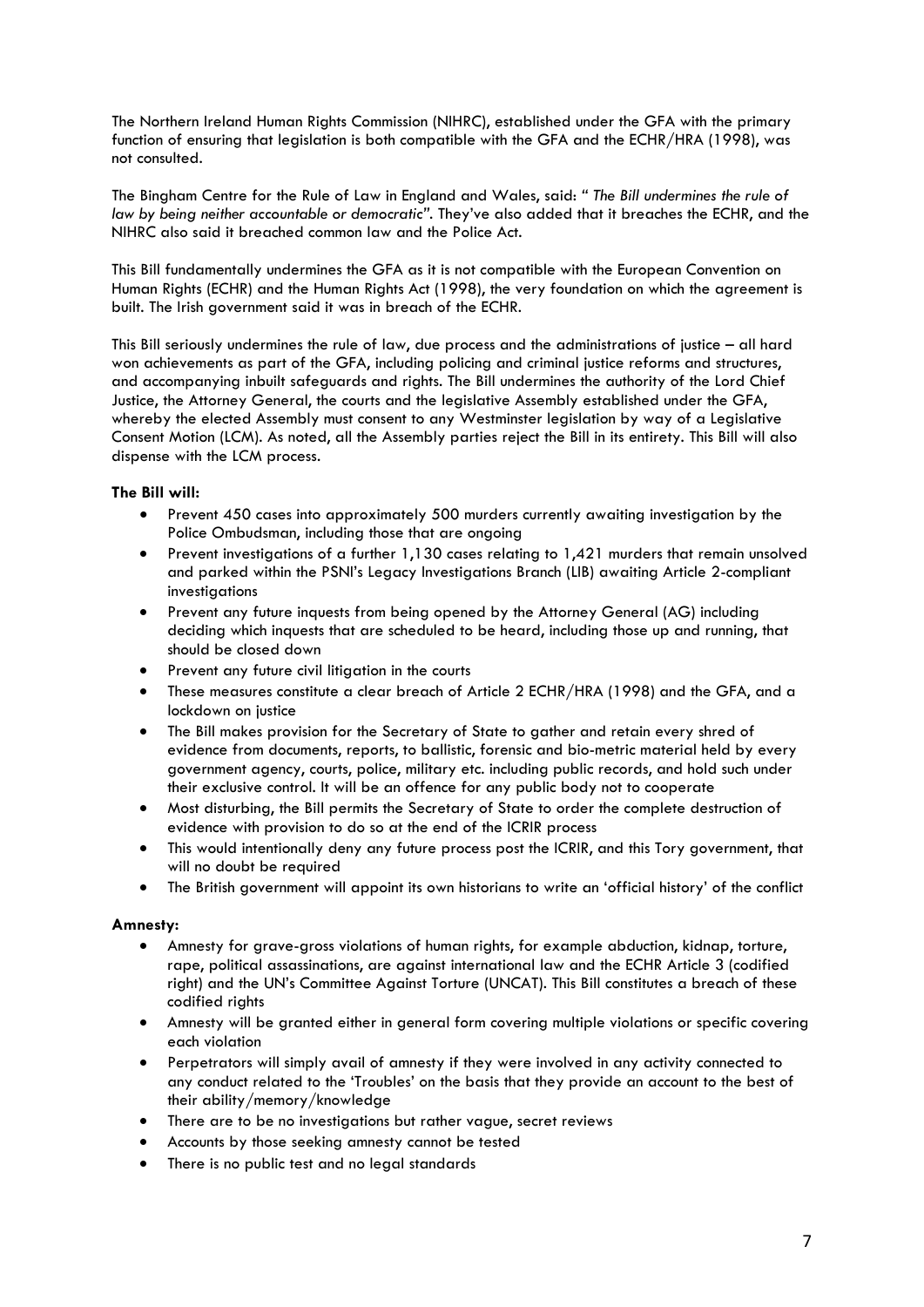- Victims will not be told if a person receives amnesty in respect to an attack that claimed the life of their loved one/s or in which they sustained an injury
- There is no logical or lawful basis for these provisions as contained within this Bill other than for the UK government to protect from scrutiny its armed forces, and agents within illegal paramilitaries, involved in systemic violations in Ireland
- All of the powers in the Bill will be vested exclusively to the British Secretary of State from appointing all positions, determining all matters from what can and cannot be reviewed, who will qualify for amnesty (he/she reserves the power to refuse amnesty and overturn any decision that would grant amnesty), disclosure of information, to closing down scheduled and ongoing inquests, and cases within the courts
- This Bill now brings together all of the various tactics deployed by UK state and its agencies over the past two decades in thwarting families' legal rights to truth, justice and accountability. In many instances, these are the very same agencies responsible for violations. The same agencies that shield and protect killers; destroy evidence; and ensure that justice within the courts grinds to a halt. Resorting to the persistent use of public interest immunity certificates (gagging orders), misuse of national security clauses, secret courts barring lawyers and families from hearings about the murders of their loved ones, the majority which were civilians, women and children killed by illegal paramilitaries, tells its own narrative. This Bill conveniently saves the constant public facing questions of why a government and its security agencies, military and intelligence police, would have need to use such measures in hundreds of murders in which illegal paramilitaries were responsible. It is all about hiding truth and preventing further reputational damage. It legalises immunity and impunity. It is a Bill of shame. It is, in every sense, draconian.

#### **Impact on Victims of Violence:**

- This Bill will further aggravate existing trauma, causing further hurt and harm
- It will continue the cycle of transgenerational trauma within families, where new generations, not even born when a relative was murdered, grow up in homes framed by the unresolved issues about the murder of a family member that are oftentimes constant and interrupt daily family life
- Where memories, photos, birthdays, and key family events are also marked by an absence and silence and where they see the traumatic impact on their parents and grandparents, aunts and uncles
- Where newer generations are now engaged in seeking answers and justice for egregious violations
- Where hope and encouragement flowed from the GFA and the enshrined rights it afforded victims who began to take gentle safe steps in processes emerging and governmental promises made through agreements about delivering truth and justice only to have seen such commitments dashed time and time again
- This takes an immeasurable toll
- To have seen ageing relatives pass away waiting on promised processes to deliver justice where the mantra within the victims community is that they're (UK govt) just waiting on us all to die
- Where the cumulative effect on wider society of not addressing the past in a proper way negatively impacts more widely socially, civically, culturally, politically and economically
- This Bill will cause so much harm and it will  $-$  it is retraumatising thousands of victims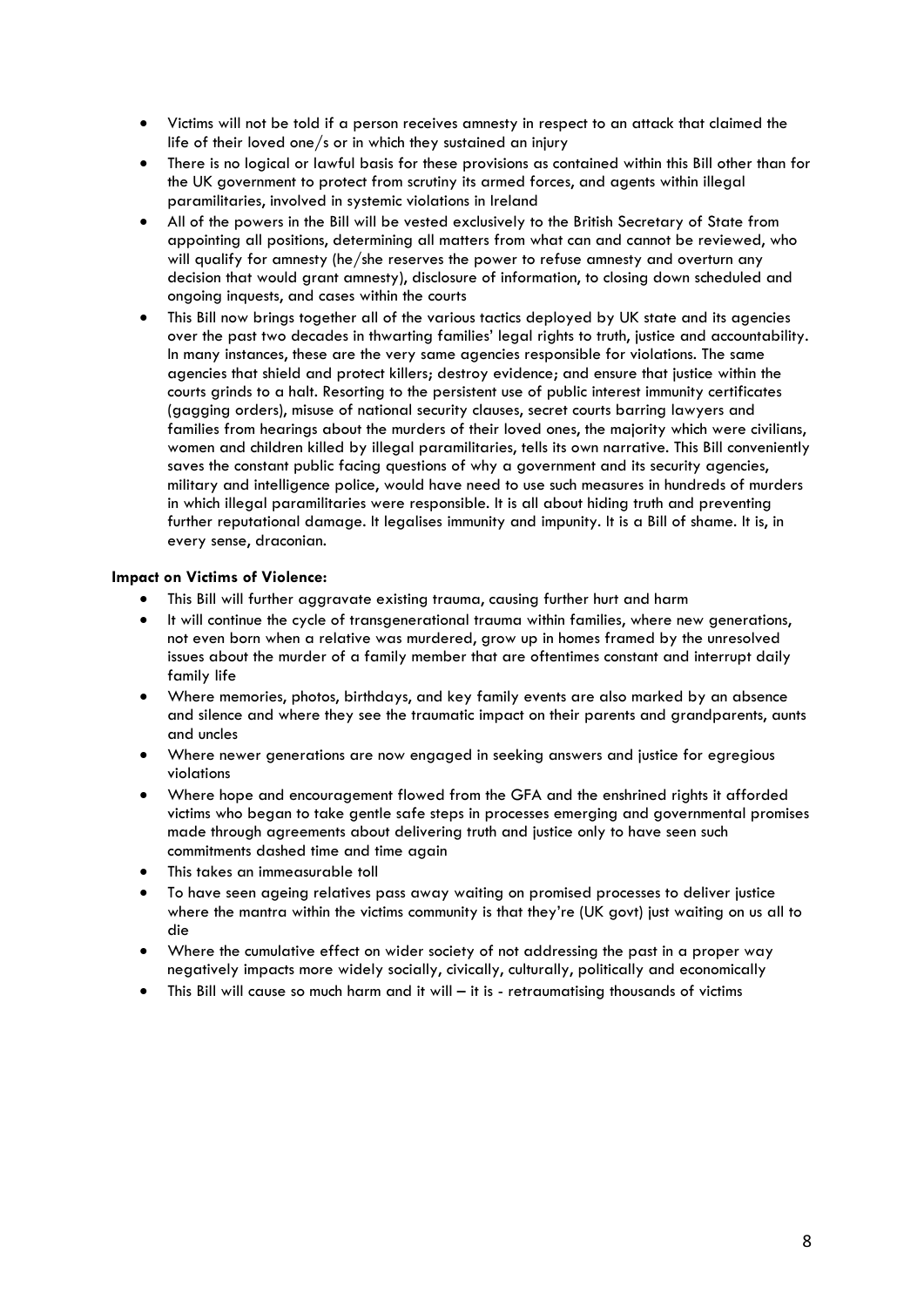# **Victims and Survivors' "Asks"**

# **We respectfully request US Representatives to consider the following:**

- For the US House Foreign Affairs Committee/Helsinki Commission/Tom Lantos Commission to consider holding a Congressional Hearing/s to scrutinise the Bill
- A House Resolution/Motion
- Representatives to write to the UK government raising concerns/objections to the Bill and the implications it has for the GFA, stability, the rule of law and administration of justice, and not least in the context of a society still emerging from and feeling the effects of three decades of bloody conflict for which no effective human rights compliant remedy for redress yet exists
- Write to US Secretary Anthony Blinken urging his diplomatic intervention
- Urge President Biden's Administration to also raise this matter again stressing that this Bill will cause irreparable harm to the Good Friday Agreement Peace Accord and undermine wider community confidence
- Work to get the UK back to the principles and commitments made in the GFA and the international agreement it made on legacy and addressing the past at Stormont House back in December 2014
- Former US Secretary Madelene Albright wrote about the power of convening. We ask that the Biden Administration convene a summit of both the Irish and UK government's, all the local political parties to the devolved institutions, NGO's representing those bereaved and injured (which include and is comprised of victims and survivors), and that such a summit also seek advices from the European Commissioner on Human Rights and the UN Special Rapporteur on Truth, Justice, Reparations & Guarantees of Non-Recurrence.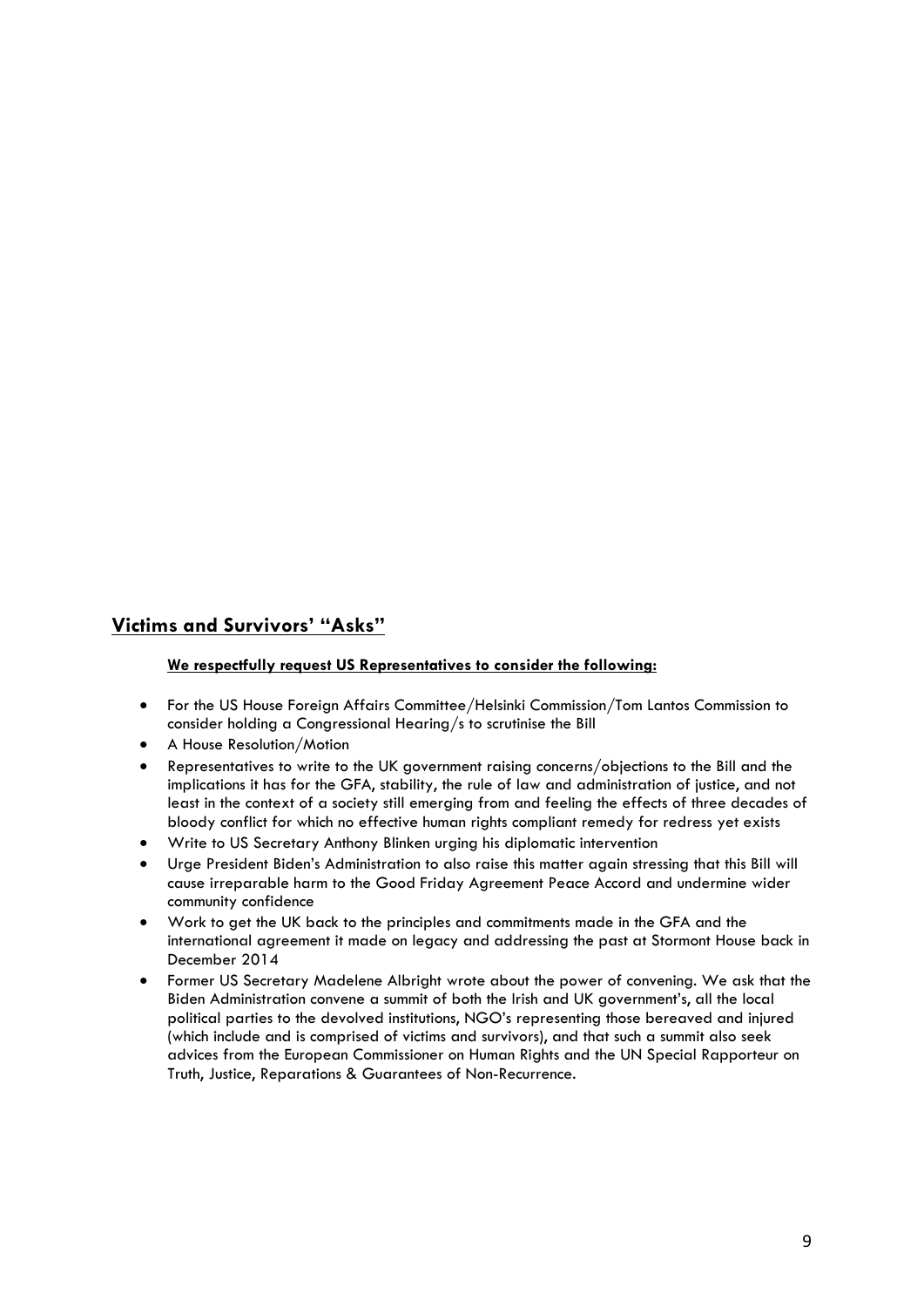# **Statements by An Taoiseach & other political leaders on the Bill including the NIHRC**

"I don't think that's positive and I don't think it's helpful in terms of the overall architecture of the Good Friday Agreement. The Bill creates essentially the guts of an amnesty for people who committed terrible crimes, irrespective of whether they were security forces or members of various paramilitary groups who committed terrible crimes. For many of those paramilitary groups, this is literally a get-out-of-jail legislation from any further investigation."

- An Taoiseach Mícheál Martin TD, leader of Fianna Fáil, speaking to media in Belfast following multi-party discussions, 20<sup>th</sup> May 2022

"I have serious concerns (about this Bill) and cannot support it in its current form."

- Minister for Foreign Affairs Simon Coveney TD, Deputy Leader Fine Gael, Dept of Foreign Affairs Press Release 18th May 2022

"The British Government proposes by close of business this evening to legislate for an end to families being able to take any civil actions or litigation and by the end of the year it will have blocked families from accessing inquests. Furthermore, it is proceeding with an amnesty for its troops. This is an outrage. It is totally outside of international law. I have to say, it means definitively now the shredding of the Stormont House Agreement. It is to me akin to the actions of a rogue state. The British Government again acts unilaterally and refuses to implement that which is agreed. It refuses to work in partnership with anybody or with the Irish Government. Above all else, it treats families and survivors with utter contempt."

MaryLou McDonald TD, President Sinn Féin, Leader's Questions, Dáil Eireann, 17<sup>th</sup> May 2022

"Unilateral action by the British government in presenting their Legacy Bill seeks to pull down the shutters on hundreds of family campaigns for truth and justice. Prioritising the demands of their state forces over families is unjust and cruel. I stand with the families."

First Minister Designate NI Assembly, Michelle O'Neill, Twitter, 17<sup>th</sup> May 2022

"It is unworkable and incompatible with the principles of justice, the rule of law and reconciliation, and it is not compatible with international human rights standards either…given the Bill's failure to uphold the European convention on human rights, we could argue that it breaches the Good Friday Agreement."

Stephen Farry MP, Deputy Leader Alliance Party 2<sup>nd</sup> Reading Northern Ireland Troubles (Legacy and Reconciliation) Bill, Westminster Parliament, 24<sup>th</sup> May 2022

"The idea that this legislation will bring truth to families is absolute nonsense. The pretence from this Government that the legislation is about victims or reconciliation is frankly an out and out lie. This is about politics and a manifesto commitment—about protecting the state, as it always is. It will protect every single perpetrator who committed those crimes in Northern Ireland. I cannot find anybody, apart from Government Members, who believe that this legislation is the way forward."

Colum Eastwood MP, Leader Social and Democratic Labour Party, 2<sup>nd</sup> Reading Northern Ireland Troubles (Legacy and Reconciliation) Bill, Westminster Parliament, 24<sup>th</sup> May 2022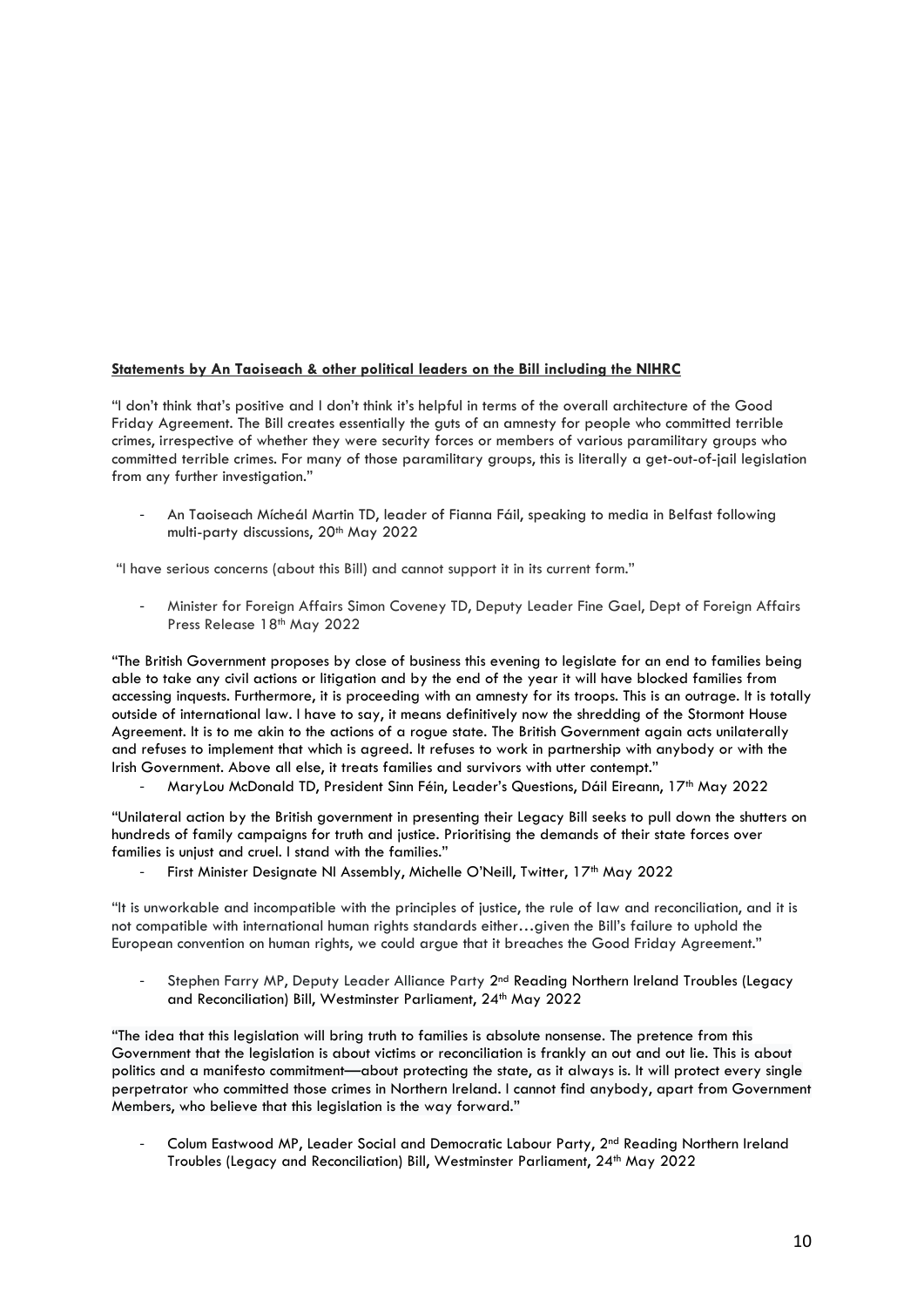"The full implications, I don't believe, are fully understood by many involved. I think it has united the families of many victims of terrible atrocities against the measures of the British Government. It is a unilateral measure again. And I have concerns about the unilateral strain within the current British Government towards aspects of the Good Friday Agreement. The Bill does not provide victims' families with a process they can trust. In fact, it deepens their pain and trauma."

Peter Kyle MP, Shadow Secretary of State, Labour Party, 2<sup>nd</sup> Reading Northern Ireland Troubles (Legacy and Reconciliation) Bill, Westminster Parliament, 24<sup>th</sup> May 2022

"Many victims feel that they have been hit by a double whammy by the Bill—their route to justice cut off and, at the same time, their route to the truth restricted."

Julian Smith MP, former Secretary of State, Conservative Party, 2<sup>nd</sup> Reading Northern Ireland Troubles (Legacy and Reconciliation) Bill, Westminster Parliament, 24th May 2022

"As president of the regimental association of the Ulster Defence Regiment, I speak to many UDR widows who are crying out for justice and want the opportunity to have the murders of their loved ones investigated in an article 2-compliant investigation."

Sir Jeffrey Donaldson MP, Leader Democratic Unionist Party, 2<sup>nd</sup> Reading Northern Ireland Troubles (Legacy and Reconciliation) Bill, Westminster Parliament, 24th May 2022

"We do all agree in Northern Ireland that this Bill is wrong, that this Bill will not command support, that this Bill drives a coach and horses through the pursuit of justice"

Gavin Robinson MP, Democratic Unionist Party, 2<sup>nd</sup> Reading Northern Ireland Troubles (Legacy and Reconciliation) Bill, Westminster Parliament, 24<sup>th</sup> May 2022

"What it also means is police will be prevented from investigating, the courts will be prevented from ruling, prosecutions will be prevented … that is a very substantial interference with the rule of law and with everything the UK has signed up to. On its face, it clearly isn't (human rights compliant), it's clearly in breach of the Human Rights Act. We have gone through this Bill in real detail, piece by piece and also as a whole to see whether there is anything redeeming in it that could be made compatible or could save this Bill from being found to be incompatible."

- Alyson Kilpatrick Chief Human Rights Commissioner to the NI Human Rights Commission to Northern Ireland Affairs Committee 07/06/2022











Relatives for Justice is recognised by the Inland Revenue as a Registered Charity NIC101311; And a Company Limited by Guarantee NI044611. Relatives for Justice are an organisational member of the British Association for Counselling and Psychotherapy under membership number: 171736